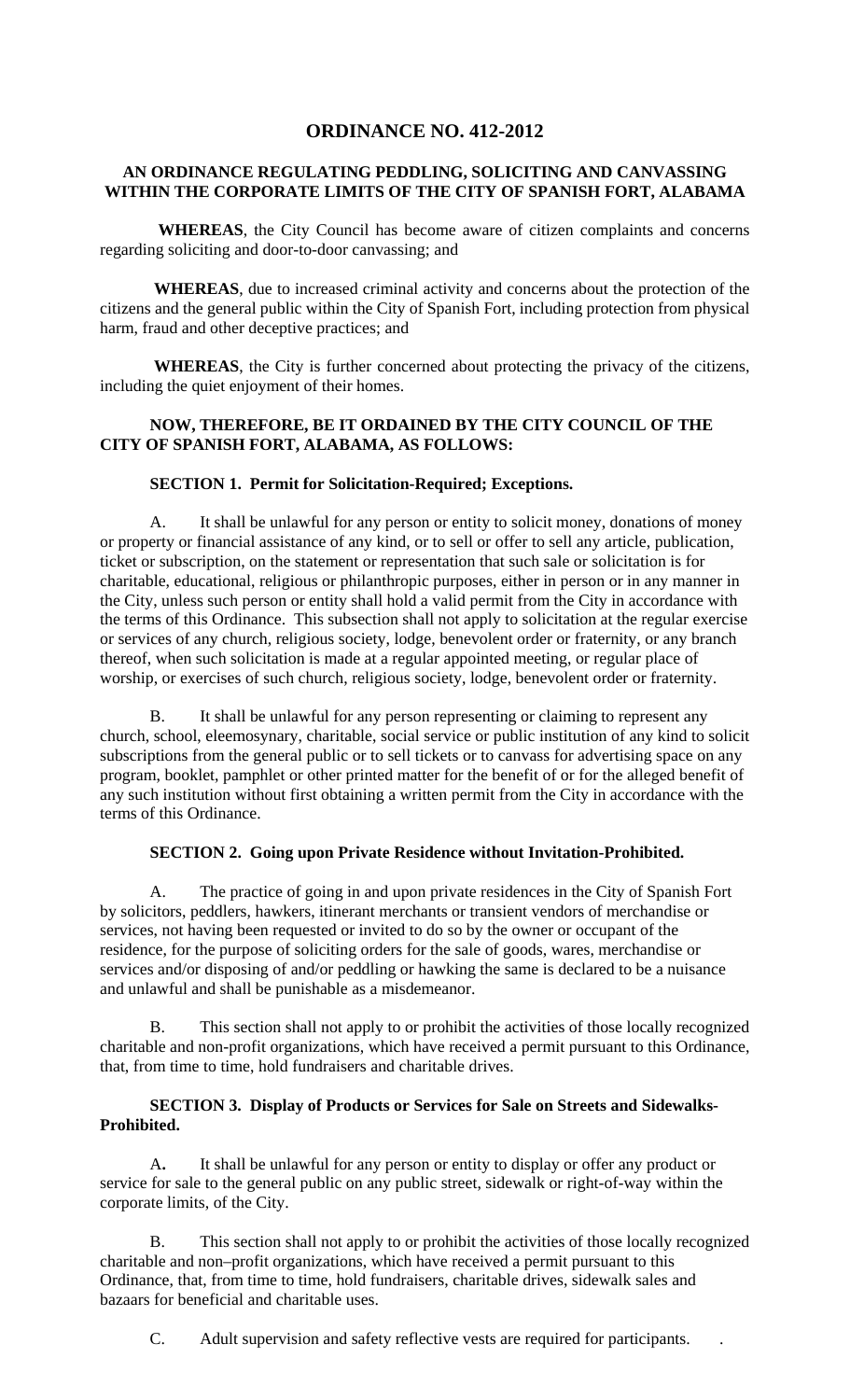## **SECTION 4. Display of Products or Services for Sale from or out of a Temporary Structure Vehicle, Trailer, Table or Tent Prohibited.**

A. It shall be unlawful for any person or entity to display products or goods for sale, trade or barter or offer services in a temporary structure, vehicle, trailer, table or tent, except in Zoning District B-4, Major Business District, in conjunction with or in cooperation with an existing business occupying a permanent or fixed structure.

B. This section shall not apply to or prohibit the sale of seasonal or specialty products, which satisfy all other applicable ordinances, rules and regulations, and are set forth in the following list:

Christmas Trees – Forty-five (45) days before Christmas

Live Crabs – With State Permits during State fishing season.

 C. This section shall not apply to or prohibit the activities of those locally recognized charitable and non-profit organizations, which have obtained a permit pursuant to this Ordinance, that, from time to time, hold fundraisers and charitable drives.

## **SECTION 5. Exemption for Political Candidates or Causes.**

 This Ordinance shall not apply to or prohibit the activities of candidates for political office or individuals or entities campaigning for or promoting political causes, activities, agendas or proposed legislation or ballot measures, as long as such activities otherwise comply with all applicable laws, ordinances, rules and regulations.

## **SECTION 6. Application and Permit.**

As provided in Sections 1, 2, 3 and 4, any person or entity desiring to solicit or sell products or goods for charitable or non-profit organizations shall file an application for a permit with the City Clerk's Office, duly sworn to by someone duly authorized and having knowledge of the facts, containing the following information:

- (a) Name of the person and/or organization applying for permission to solicit or sell products or goods; including the names of the officers of the organization, if any;
- (b) Purpose for which a permit is requested;
- (c) The day and time for which the permit is requested; and the methods to be used in carrying on the solicitation or sale;
- (d) Internal Revenue Service (IRS) 501-C-3 number required or letter from Principal of school;
- (e) Solicitations or sales shall be prohibited from sunset until 10:00 a.m. in residential areas, unless otherwise approved by the City Clerk as noted on the permit;
- (f) Solicitors or sales participants must wear an organization issued uniform with badge or name tag at neck; and
- (g) Such other information as the City Clerk or Mayor may require.

# **SECTION 7. Issuance; Duration; Contents; Appeal for Denial.**

 A. The City Clerk shall have the power to grant permits if the application referred to in Section 6 and the information provided pursuant thereto is found to be accurate, and the purpose is found to be worthy and bona fide.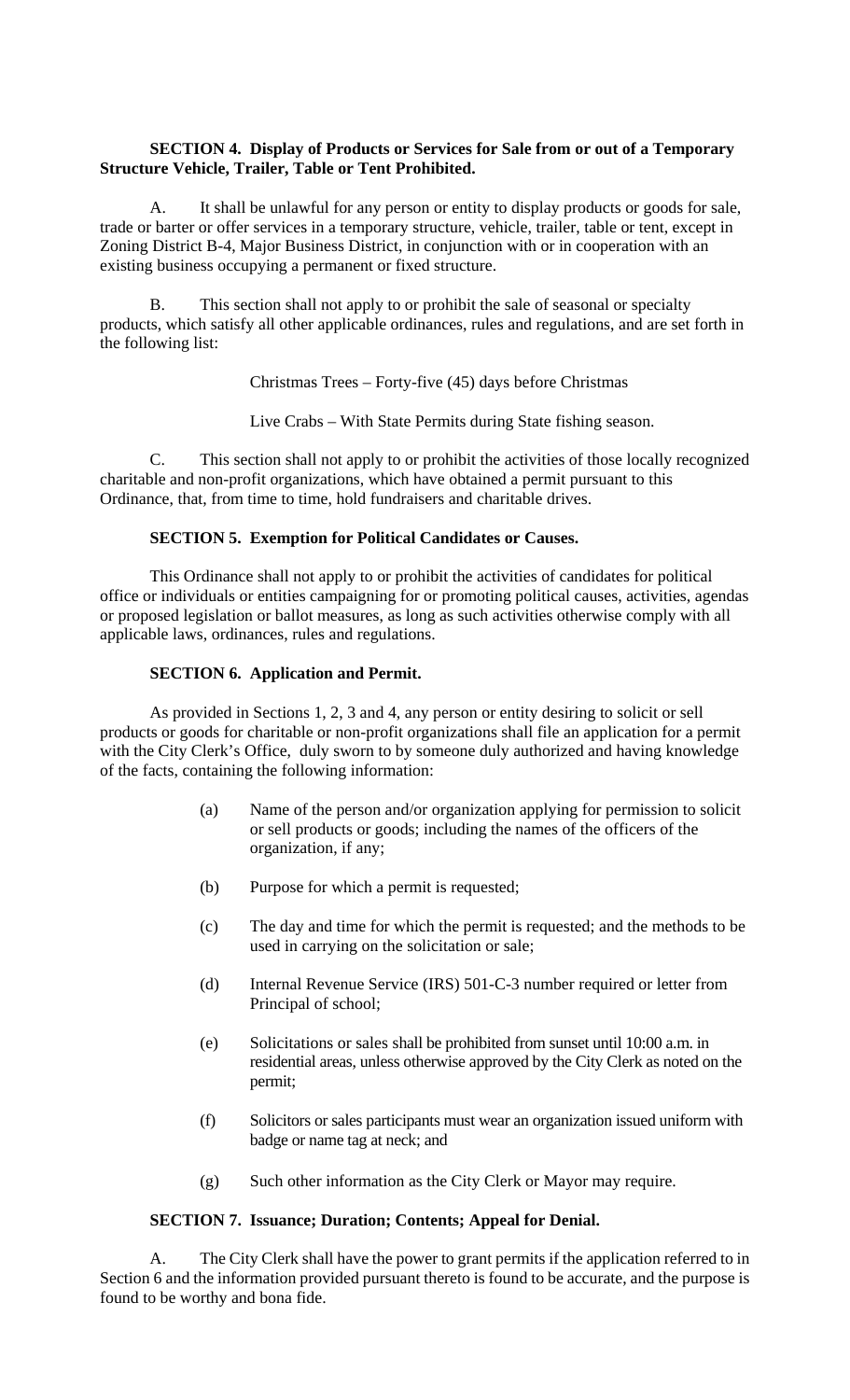B. No permit shall be issued for a period longer than thirty (30) days, including Sundays and legal holidays, but any permit may be renewed by the City Clerk.

 C. When a permit is denied to any applicant, such applicant shall have the right to appeal to the City Council within five (5) days from the date of such denial.

### **SECTION 8. Misrepresentation of Facts.**

 It shall be unlawful for any person, on such person's behalf, or as the representative of another person or entity, to knowingly swear falsely to any facts contained in the application provided pursuant to this Ordinance or to file or cause to be filed any false affidavits.

#### **SECTION 9. Revocation; Appeal.**

A. The City Clerk shall have the power to revoke any permit if it appears that the holder of the permit, or its representatives or agents, has violated any provisions of this Ordinance or has made untrue statements in connection with any application, solicitation or sale.

B. A permit shall also be revoked by the City Clerk if it appears that the permit is used directly or indirectly as an endorsement of the solicitation.

C. When a permit is revoked by the City Clerk, the person or entity aggrieved may appeal to the City Council from such revocation within five (5) days after the date of such revocation.

#### **SECTION 10. Penalty.**

 A. Any person or entity found guilty of violating any provision of this Ordinance shall be punished by a fine of not less than fifty dollars (\$50.00) nor more than five hundred dollars (\$500.00), or by imprisonment for a period not exceeding six (6) months, or both, in the discretion of the Municipal Judge.

 B. This Ordinance shall also be subject to enforcement by the issuance of a summons and complaint pursuant to a municipal ordinance ticket.

## **SECTION 11. Repealer Clause.**

The provisions contained in this Ordinance shall be cumulative in their effect and shall not reppeal any existing ordinances. If this Ordinance conflicts with any other ordinance adopted by the City, the more stringent standard shall apply.

#### **SECTION 12**. **Severability Clause.**

If any part, section or subdivision of this Ordinance shall be held unconstitutional or invalid for any reason, such holding shall not be construed to invalidate or impair the remainder of this Ordinance, which shall continue in full force and effect notwithstanding such holding.

## **SECTION 13. Effective Date.**

This Ordinance shall become effective immediately upon its adoption or as otherwise required by state law.